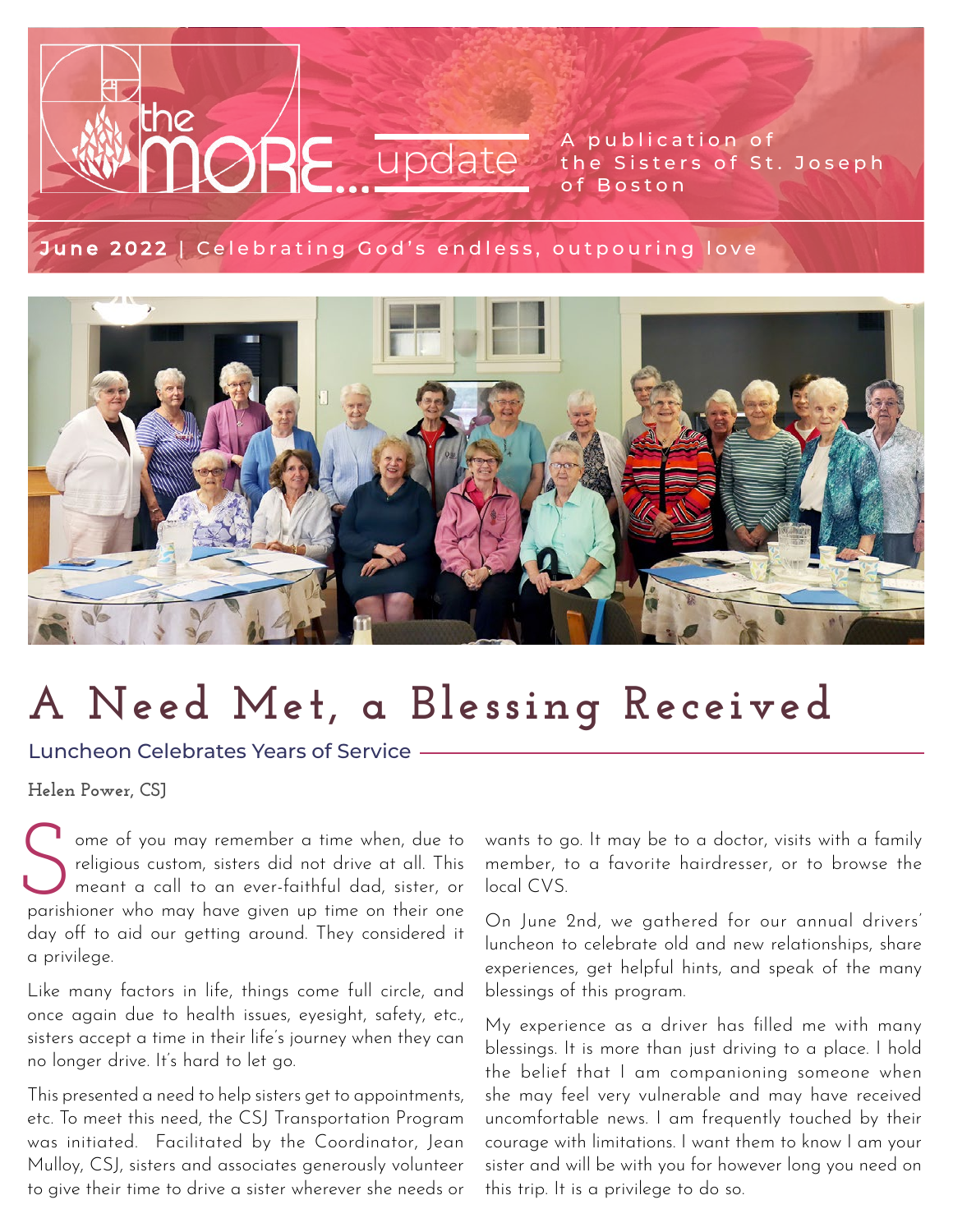





## **Rooted in Boston, Open to the World!**

Casserly House Looks to the Future

**Donna Stiglmeier,** *Director of Casserly House*

This winter, Casserly House, a ministry of the<br>Sisters of St. Joseph of Boston, engaged in<br>strategic visioning to meet the emerging needs<br>of the neighborhood To begin the process we took an Sisters of St. Joseph of Boston, engaged in strategic visioning to meet the emerging needs of the neighborhood. To begin the process, we took an appreciative look back at the evolving history. Recently, I had a pleasant conversation with Ann Marie Grady, CSJ, to discuss her creation of the Casserly House logo and motto.

She explained that the design began with a basic circle suggesting the world. Within the circle, the roots of a tree are drawn. These are larger than the branches, reflecting the deeply-rooted presence of Sisters of Saint Joseph in Boston as related to the global reach of the sisters who originated in France.

The logo and motto are fitting for the beginning of Casserly House and its future growth. The roots are intermingled with other tree roots. Together with the soil, they are bigger than the single tree above ground representing Casserly House's collaboration with others. The circle expands to include individuals and deepens relationships with families who may not have previously crossed our doorstep. Those deep roots demonstrate the ability to sustain the mission of Casserly House, a place of welcome and connection for immigrants, while advocating for the Roslindale neighborhood with others. Casserly House is truly "rooted in Boston and open to the world!"

*There's more!* [Click here to read the full article.](https://www.csjboston.org/6-15-22-rooted-in-boston-open-to-the-world-casserly-house-looks-to-the-future/)



## **Bob Belléy: The End of an Era**

**Debbie Stande,** *Controller (Finance) for Sisters of St. Joseph of Boston*

s winter and spring transition to summer, our Director of Administration and Finance, Bob Belléy, is transitioning into  $\blacktriangle$  retirement. Bob has been a major part of the Congregation s winter and spring transition to summer, our Director of Administration and Finance, Bob Belléy, is transitioning into retirement. Bob has been a major part of the Congregation and the Sponsored Ministries for the past 30 to educate presidents, counselors, board members, committee members, heads of school, and directors on the finances of the Congregation and the ministries, though somewhat reluctantly. Bob has done this with the charm and wit that only Bob can muster. I think I can speak for the Congregation, the Sisters, the Sponsored Ministries, and the many other people Bob has touched in his many years of service, "Thank you and happy retirement."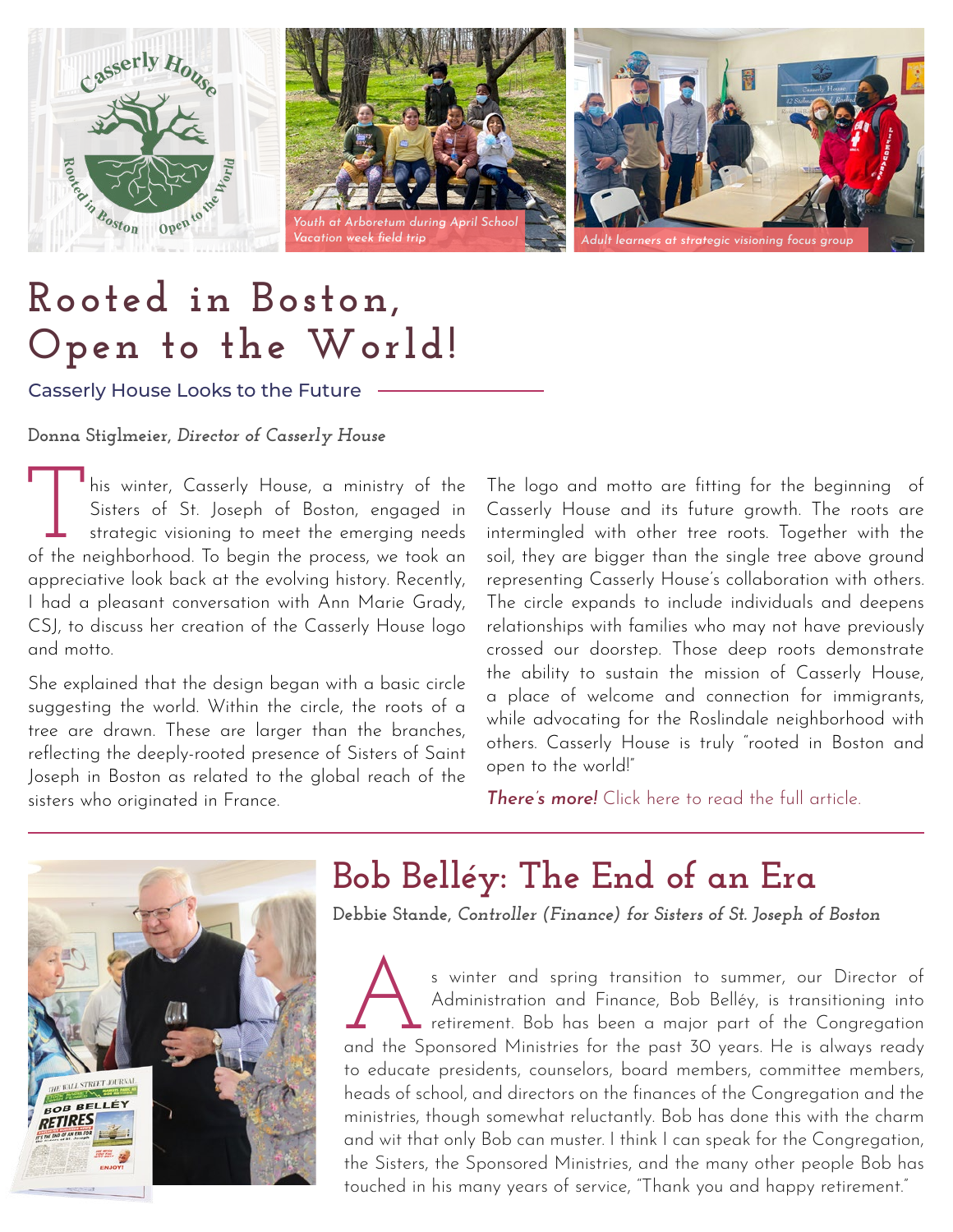# **Together, Partners in Mission**

### Donor Appreciation Day

#### **Carol Mack, Director of Mission Advancement**

Sunday, June 12th, was a perfect June day. The weather reflected the warmth and fellowship of Donor Appreciation Day. Sisters honored and thanked our generous donors with a special liturgy celebrated by Rev. Paul Kilroy, which was followed by a delicious brunch. The theme,"Together, Partners in Mission" expressed the vital partnership between our donors and our sisters that sustains our mission of unifying love.





*Donor Appreciation Day: Peter Ghiloni, Elaine Ghiloni, and Paul Connolly*



*Donor Appreciation Day: Frank Gersony (cross-bearer) and Fr. Paul Kilroy*

# **Fontbonne Convent, Milton**

**1955-2022**

*"To everything there is a season, and a time for every purpose under heaven."*

**Kathie Shute, CSJA**

*On behalf of the Fontbonne Convent Community* 

s these enduring words from Ecclesiastes remind us, this has been our season − our time to commemorate the legacy of s these e<br>
remind u<br>
Fontbonne Convent!

On Sunday, May 15, sisters at Fontbonne welcomed all to an afternoon of prayer and celebration, honoring the rich history of CSJ presence in Milton. As Dorothea Masuret, CSJ, shared in her reflection *If the Walls Could Talk*, ". . . your conversations with each other this afternoon . . . will fill in more of this blessed history. You know the people, the joys, the sorrows - all that has made Fontbonne Convent a unique place in your CSJ journey."

Yes, it was our moment to reminisce and share stories, to hold cherished memories, and to gather sparks of laughter. It was our time to recall so many blessings, and savor moments of joy. It was an occasion, too, to remember the sorrows, and to share grace-filled comfort in quiet reflection.

We gathered in tribute to all who, through the years, have woven the richly-crafted tapestry that is Fontbonne Convent. It was our time to offer gratitude to Sisters of the Fontbonne Community for their gift of ministry, their presence, and their charism of inclusive love!

### There's more! *Click here to enjoy [a video celebrating the history of](https://www.youtube.com/watch?v=xqpAEZ_bDOo)  Fontbonne Convent.*

*Our gratitude to Katie McNally and Gariné "Ga" Minassian for creating this presentation.*